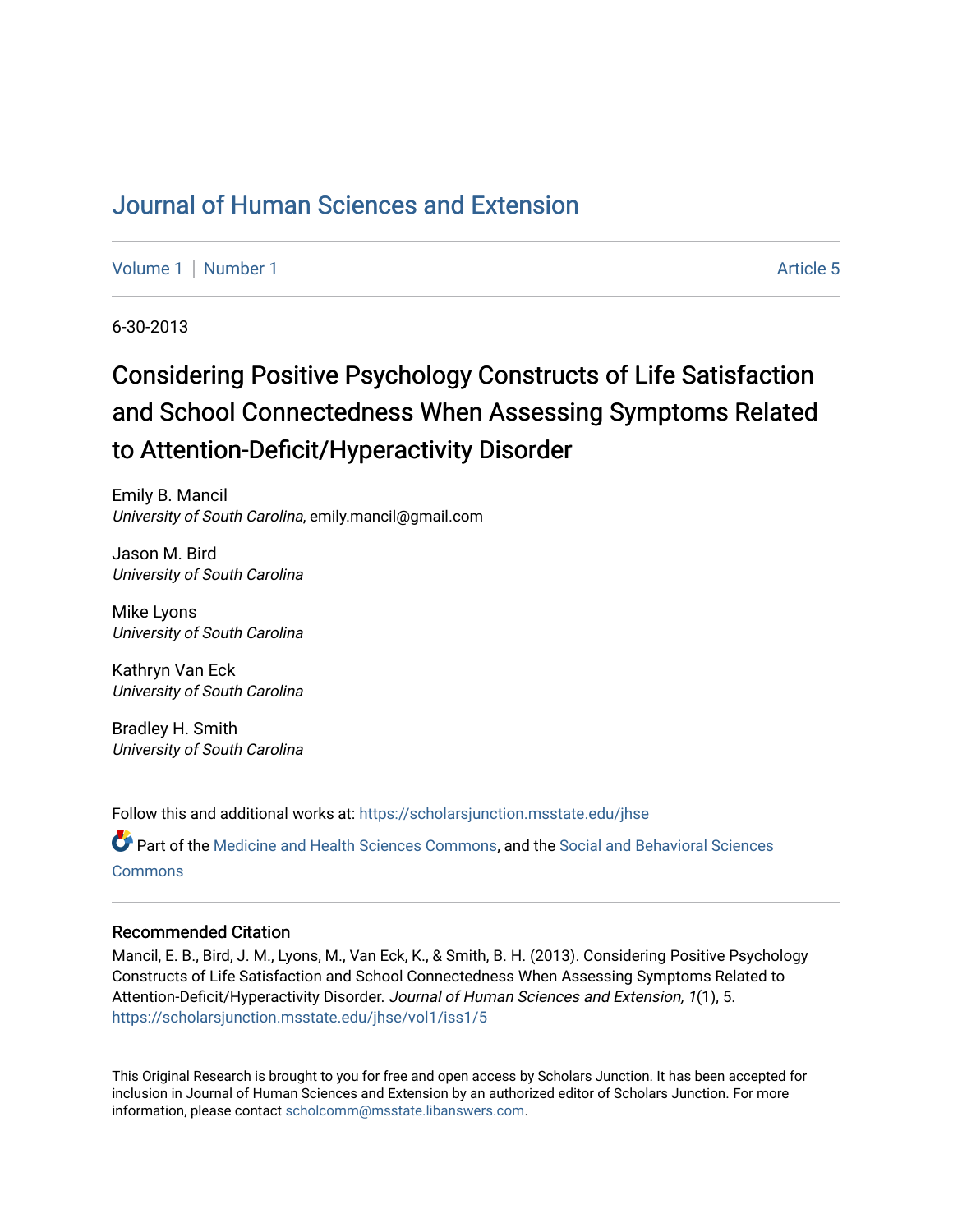## Considering Positive Psychology Constructs of Life Satisfaction and School Connectedness When Assessing Symptoms Related to Attention-Deficit/ Hyperactivity Disorder

#### Acknowledgments

We would like to thank Melissa Dvorsky for her help with data entry and research support for the literature review for this study.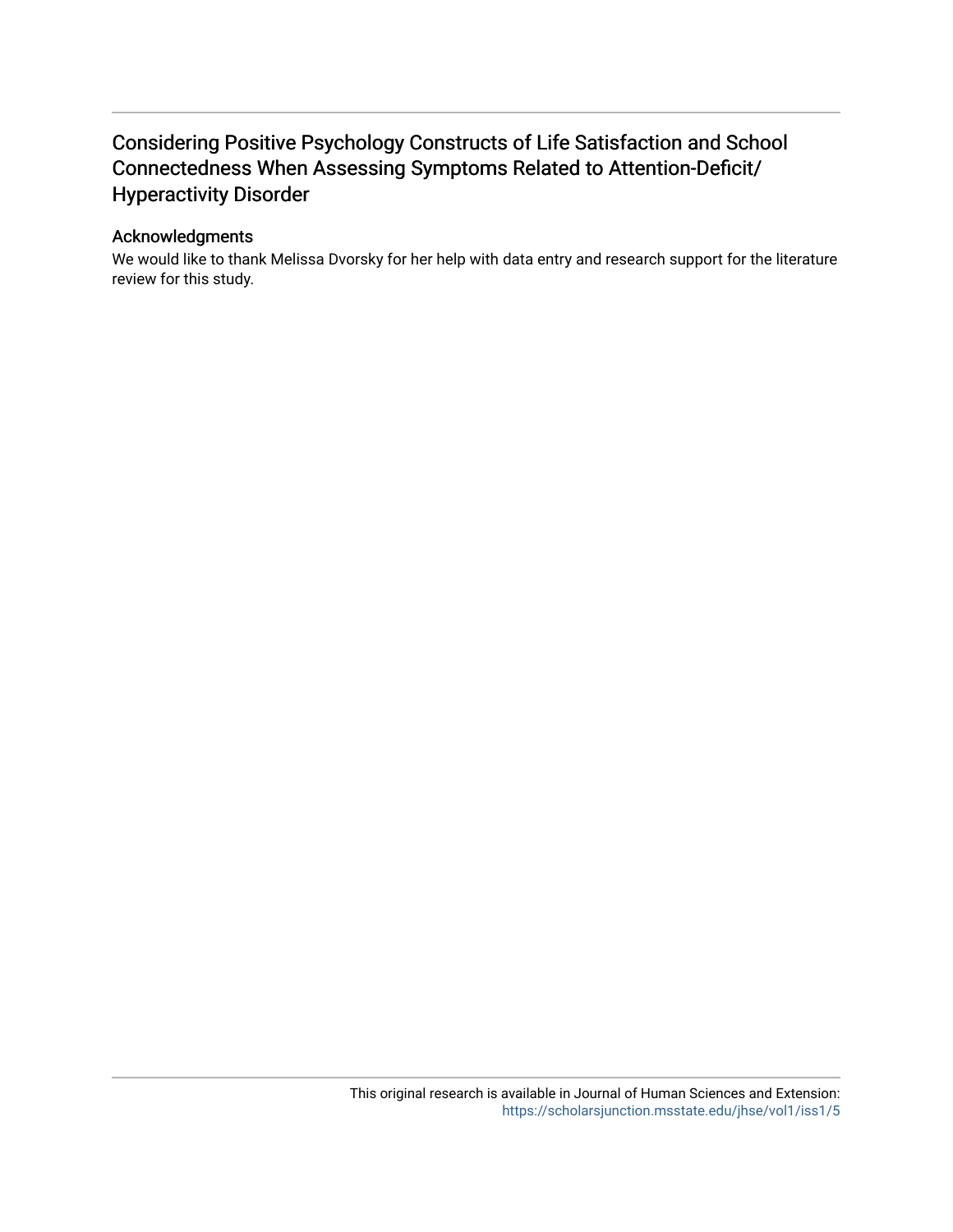## **Considering Positive Psychology Constructs of Life Satisfaction and School Connectedness When Assessing Symptoms Related to Attention-Deficit/Hyperactivity Disorder**

**Emily B. Mancil Jason M. Bird Mike Lyons Kathryn Van Eck Bradley H. Smith**  *University of South Carolina*

*Children and adolescents diagnosed with Attention-Deficit/Hyperactivity Disorder (ADHD) demonstrate significant difficulty with academic and behavioral functioning. This, in turn, can lead to lower educational attainment and vocational achievement, which has serious long-term consequences and costs to individuals and society (Barkley, 2002, 2006; Mannuzza, Klein, Bessler, Malloy, & LaPadula, 1993). Researchers from a positive psychology framework suggest that ADHD symptoms (i.e., inattention, hyperactivity/impulsivity) alone may not fully explain academic impairment (Diener, Scollon, & Lucas, 2004). From the standpoint of positive psychology, life satisfaction and school connectedness are important constructs that examine positive life functioning; however, they have been understudied, particularly in the area of ADHD. The current study investigated the relationship between ADHD symptoms and these positive psychological constructs. Results indicate that as ADHD symptoms increase, life satisfaction decreases; however, no relationship between ADHD symptoms and school connectedness was found. Beyond our primary analysis, we examined the relationship between gender and these variables. Results suggest that gender significantly moderates the relationship between ADHD and life satisfaction, with life satisfaction ratings decreasing for males as ADHD symptoms increase, yet remaining stable for females. ADHD symptoms did not significantly predict changes in school connectedness. Furthermore, gender did not significantly moderate the relationship between school connectedness and ADHD symptoms.* 

*Keywords:* ADHD, life satisfaction, school connectedness, assessment, intervention, quality of life

Direct correspondence to Emily B. Mancil at emily.mancil@gmail.com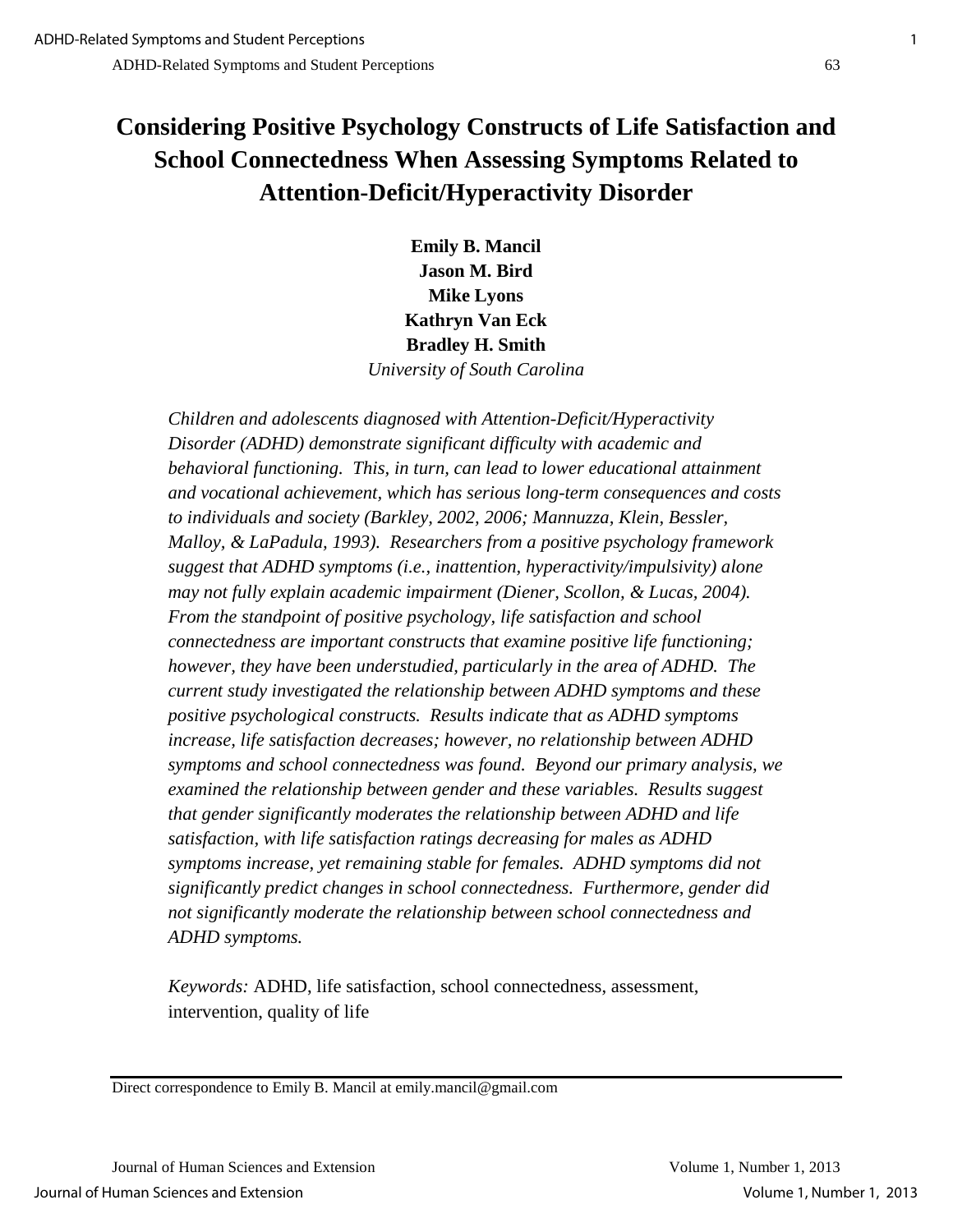Numerous studies have demonstrated that youth diagnosed with Attention-Deficit/Hyperactivity Disorder (ADHD) show significant academic and behavioral impairments compared to their nondiagnosed peers. For example, compared to nondiagnosed peers, students with ADHD are more likely to experience more educational problems (Barry, Lyman, & Klinger, 2002; Fergusson & Horwood, 1995; Rapport, Scanlan, & Denney, 1999), including lower grades, higher rates of grade retention, elevated use of remedial academic services, and disproportionate placement in special education classes (Biederman et al., 1996). Relative to the general population, students with ADHD are more likely to experience disciplinary problems that lead to suspension and expulsion (LeFever, Villers, Morrow, & Vaughn, 2002). These difficulties often lead to lower educational attainment and vocational achievement (Barkley, 2002, 2006; Mannuzza et al., 1993). Over time, these difficulties can have long-term consequences and costs to individuals and society.

Although ADHD symptoms are related to impairment, symptom severity does not account for all of the variance in academic impairment. Traditional methods of school- and clinically-based assessment have focused primarily on negative outcomes of mental health, such as a child's level of psychopathology, cognitive disability, or disruptive behaviors (Suldo, Huebner, Savage, & Thalji, 2011). These traditional methods of assessment are generally referred to as a "deficitfocused" or "disease" model of mental health. Researchers in the field of positive psychology have identified the need to study and intervene in critical areas of development related to optimal functioning and positive well-being (Proctor, Linley, & Maltby, 2009; Seligman, 2002; Seligman, Steen, Park, & Peterson, 2005). It has been argued that the assessment of positive well-being and developmental assets (e.g., life satisfaction and school connectedness) are important for evaluating the overall impact of school-based interventions, as many of the current interventions focus on reducing problem behaviors (e.g., disciplinary referrals), rather than increasing positive behaviors (Suldo & Huebner, 2004).

#### **Life Satisfaction and School Connectedness**

Life satisfaction (LS) has emerged as an important developmental construct of study in the field of positive psychology (Gilman & Huebner, 2003), particularly as it relates to students' connectedness and engagement in school (Gilman & Huebner, 2006). Measured as one indicator of well-being, LS is defined as an individual's own cognitive evaluation of his or her overall life in relation to critical domains, such as family, school, peer relationships, and personal self (Diener, 1994; Huebner, Valois, Paxton, & Drane, 2005). Previous research indicates that LS can serve as a critical predictor of students' beliefs in the importance of school, particularly during middle school (Lewis, Huebner, Malone, & Valois, 2011). Moreover, studies of children and adolescents have also shown that higher levels of LS are strongly correlated with increases in school grades and feelings of hope for future success (Ciarrochi, Heaven, & Davies, 2007;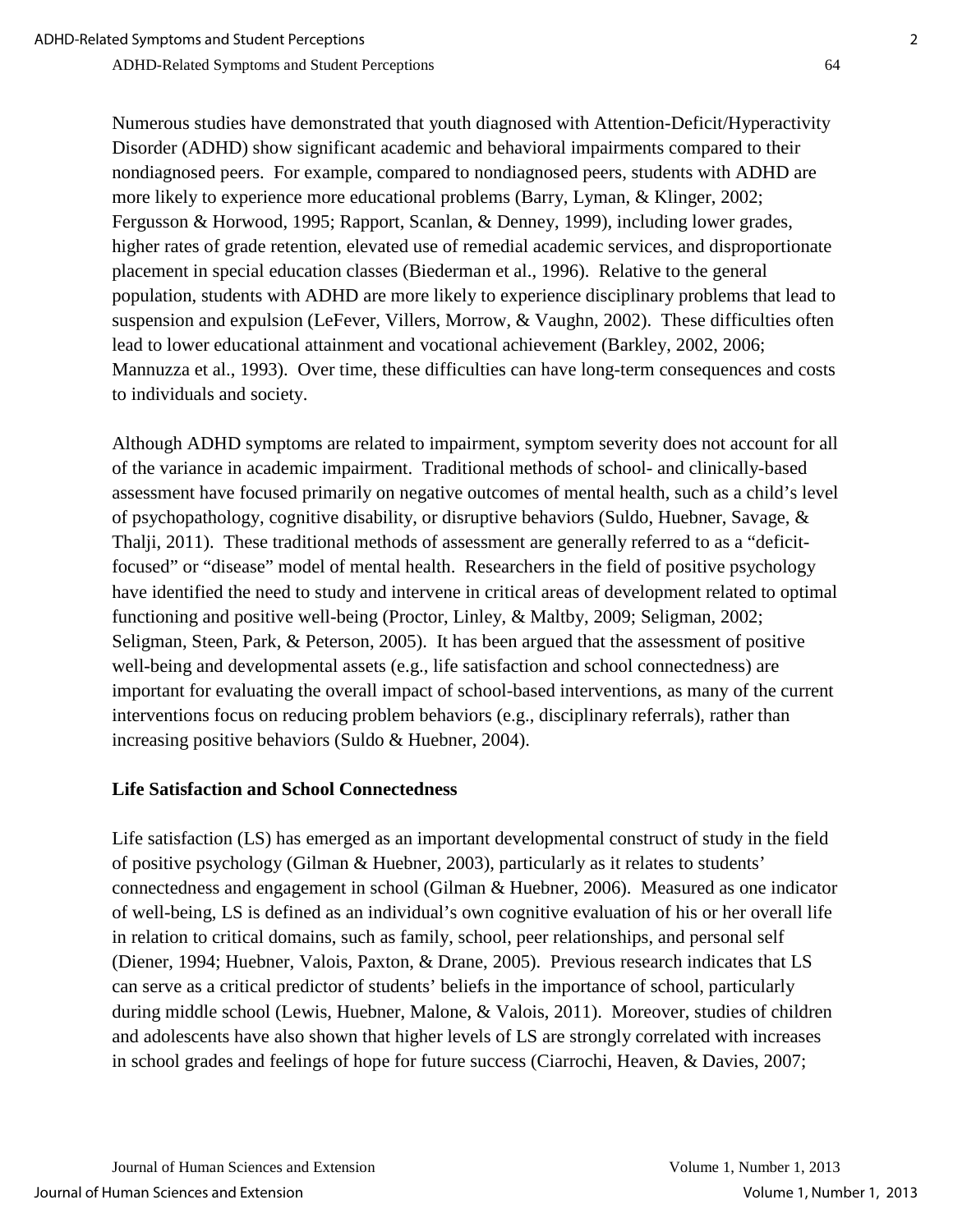Valle, Huebner, & Suldo, 2006). Thus, LS appears to have a strong positive relationship with students' academic achievement and school connectedness.

School connectedness (SC) is defined as a student's perceived social bonding and quality of relationships with peers and teachers (Karcher, 2005; You et al., 2008). In a recent study, Whitlock (2006) proposed a conceptual model based on SC as a protective factor leading to increased (a) student involvement in meaningful roles at school, (b) safety at school, (c) opportunities for creative engagement, and (d) opportunities for academic engagement (as cited in You et al., 2008). Research that emphasizes positive, or strengths-based, factors for students with ADHD-related symptoms is needed in order to improve outcomes for this population.

To date, little empirical research has been conducted on positive developmental factors for children with ADHD. There is some support for academic engagement as an important factor in classroom interventions for students with ADHD (Martin, 2012; Ozdemir, 2011), suggesting that this positive construct may buffer the impact of ADHD behaviors on academic impairment. Several researchers have found that as ADHD behaviors increase, LS decreases in college students and adults (Gudjonsson, Sigurdsson, Eyjolfsdottir, Smari, & Young, 2009; Mick, Faraone, Spencer, Zhang, & Biederman, 2008). However, to the authors' knowledge, there is a limited amount of research that has examined these positive factors for children and adolescents with ADHD, particularly in terms of self-reported LS and SC (e.g., Coghill, 2010). Given the high prevalence of school-related problems in students with ADHD, it is critical to examine these constructs in school-aged children in order to develop strategies to increase their opportunities for success in school.

Oppositional Defiant Disorder (ODD) is a disruptive behavior disorder that is often comorbid with ADHD (Barkley, 2006; The MTA Cooperative Group, 1999; Wilens et al., 2002). Youth with ODD symptoms display significantly lower academic achievement and increased rates of special classroom placement, compared to youth without these symptoms (Greene, Beszterczey, Katzenstein, Park, & Goring, 2002; Kuhne, Schachar, & Tannock, 1997). The increased schoolbased impairment associated with ODD symptoms may lead to decreased life satisfaction and school connectedness, confounding the link between ADHD symptoms and these constructs.

The current study examines the covariation between ADHD-related symptoms and students' self-reported perceptions of LS and SC. We predicted that students with more ADHD-related symptoms would have lower LS and SC than students with fewer symptoms. The effect of gender on these positive constructs was also examined. Compared to girls with ADHD, the difficulties that boys with ADHD experience in school tend to be more severe. For instance, ADHD in boys has been associated with more behavior problems (Biederman et al., 2002; Thorell & Rydell, 2008) and learning difficulties (Biederman et al., 2002). Vera and colleagues (2012) found that school satisfaction significantly predicted life satisfaction for boys, but not for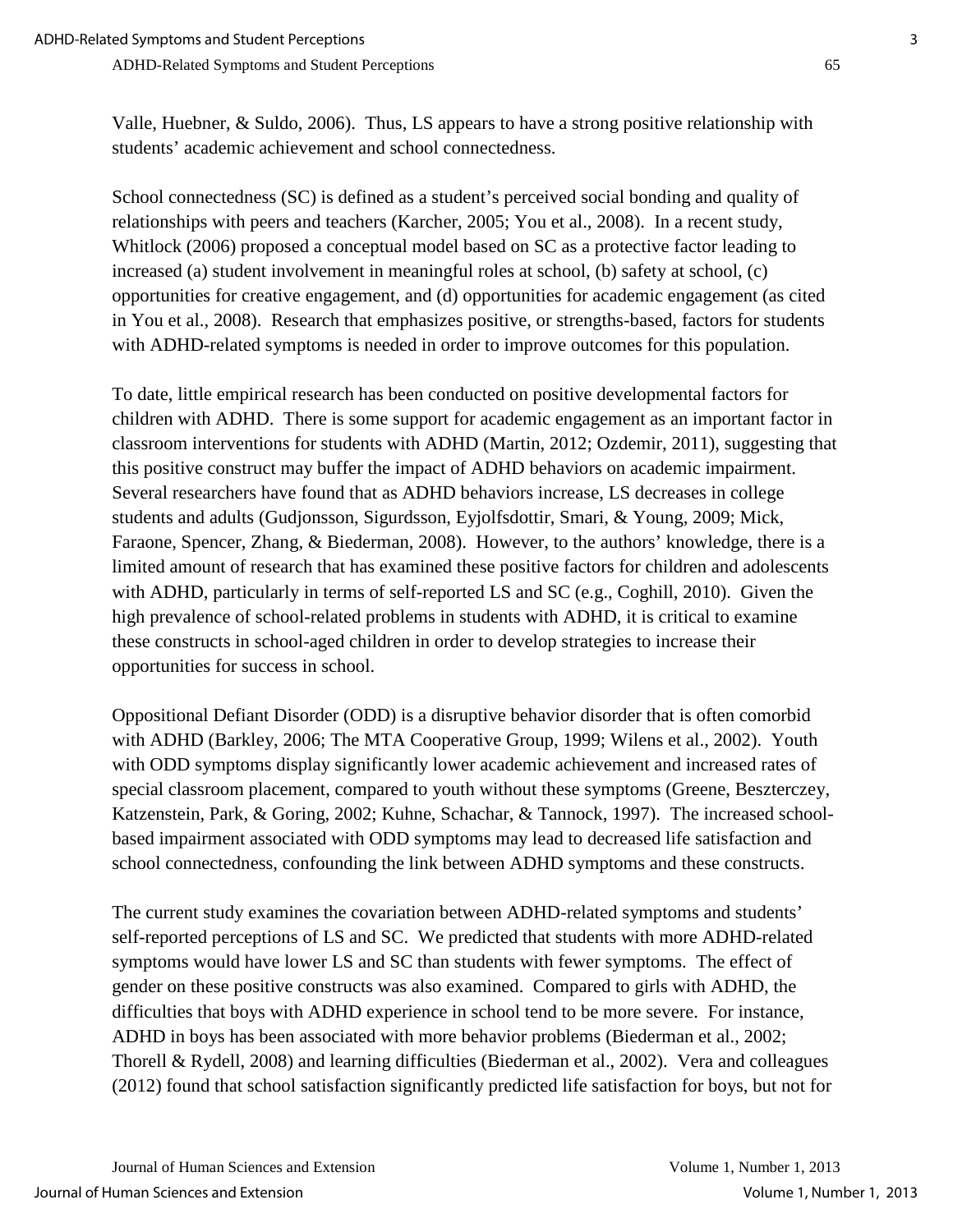girls. Thus, it was predicted that the male gender would amplify the negative relationship between ADHD symptoms and both outcome variables (LS and SC). ODD symptoms were controlled for in analyses.

#### **Method**

#### **Setting**

Data were collected at two afterschool sites of the Challenging Horizons Programs of South Carolina (CHP-SC), provided as a partnership between a large, southeastern university and a local school district. The CHP-SC is a multimodal, evidence-based service-learning program that provides afterschool instruction in schools to at-risk students (Langberg et al., 2007). These students are referred to the afterschool program by school administrators and teachers, who are asked to consider family income (i.e., free or reduced lunch status), course grades (e.g., receiving a grade of "D" or "F" in one or more core classes), and standardized test scores (e.g., failing to score above the standards set by the state standardized achievement test or failing to meet growth goals on standardized tests) when recommending students for the program.

#### **Participants**

General demographic information was collected for this study (e.g., gender, age, race, free or reduced lunch status) using self-report surveys. Participants included students and their parents from both an elementary and middle school site located in a single school district. As there was a discrepancy between the number of measures completed, with 94 students completing LS measures, 78 students completing SC measures, and 69 parents completing ADHD and ODD measures, missing data were handled using listwise deletion for each set of analyses conducted. Participants included students in grades 3-8 who were enrolled in the CHP-SC afterschool programs and their parents. Students were mostly African American (73%, *n* = 72) and ranged in age from 7 to 14 years ( $M = 10.57$ ,  $SD = 1.86$ ). The remaining 27% of students were identified as Caucasian (13%,  $n = 13$ ), Hispanic/Latino (2%,  $n = 2$ ), and "other" (7%,  $n = 7$ ). Four participants (4%) did not respond to this item. It was reported that 95% of the students received free or reduced lunch  $(n = 93)$ .

#### **Measures**

#### **Brief Multidimensional Students' Life Satisfaction Scale (BMSLSS).** The BMSLSS

(Huebner, 1997) is a 5-item scale assessing students' overall life satisfaction. It was developed for situations when only brief measures of life satisfaction are needed. The scale yielded reliable internal consistency estimates ( $\alpha$  = .80), which is consistent with previous studies examining psychometric properties in studies with elementary, middle, and high school students (Funk,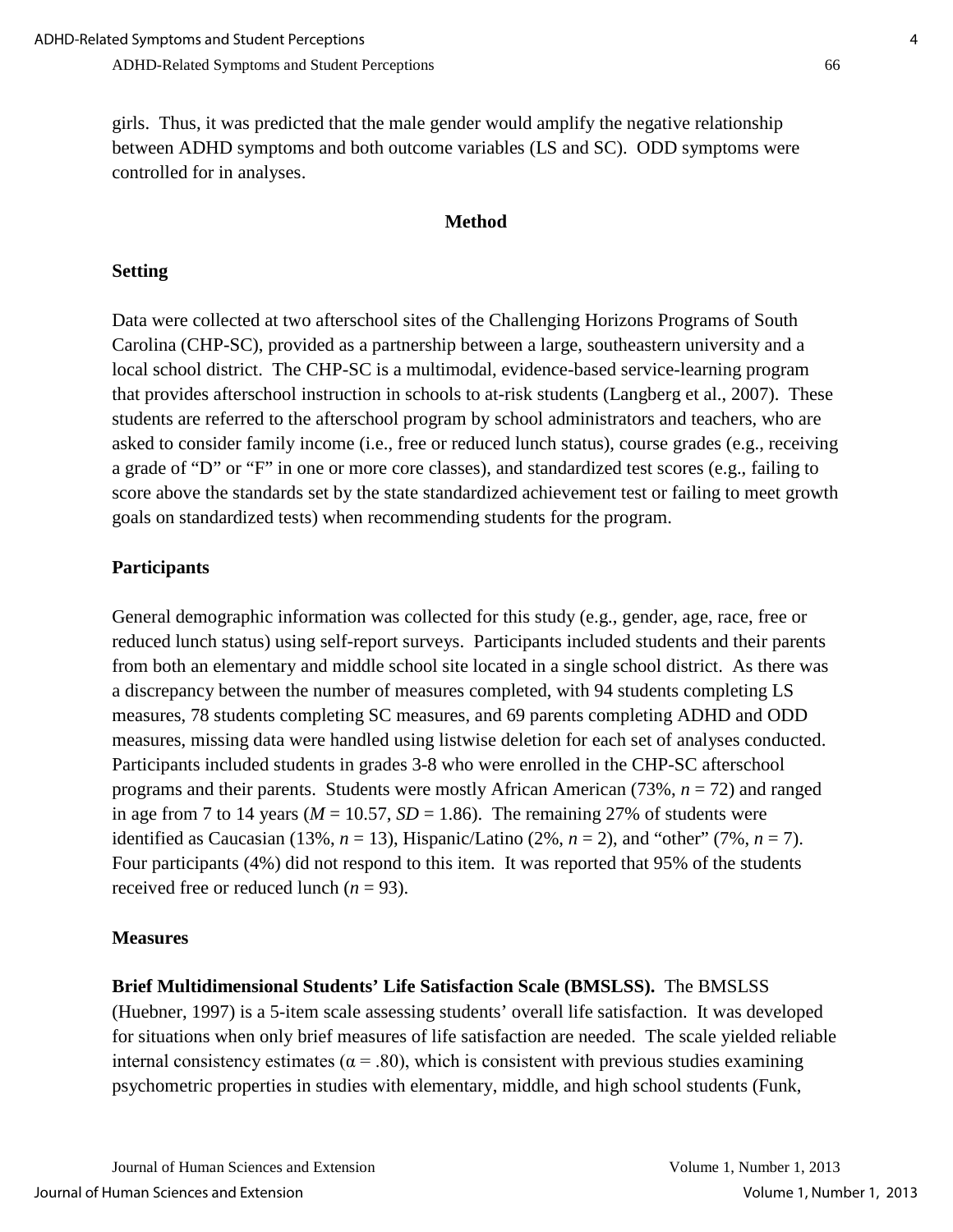Huebner, & Valois, 2006; Seligson, Huebner, & Valois, 2003, 2005). Each item is designed to measure life satisfaction in one of five domains (family, friends, school, self, and living environment), with a sixth item that evaluates overall life satisfaction. Items are rated using a Likert scale that ranges from 1 (*terrible*) to 7 (*delighted*).

**Hemingway Measure of Adolescent Connectedness (Hemingway).** The Hemingway (Karcher, 2001) is a self-report survey consisting of 47 items that fall into three dimensions of connectedness to self, to others, and to society. The three overall dimensions of connectedness are measured with 15 subscales that include four to six items each. For this study, only the "school" subscale from the society connectedness dimension was used. This subscale consists of 6 items that are rated on a Likert scale with answer choices ranging from 1 *(not at all true)* to 5 *(very true)*. The scale yielded reliable internal consistency  $(\alpha = .73)$ .

**The Vanderbilt ADHD Diagnostic Parent Rating Scale (Vanderbilt).** The Vanderbilt (Wolraich et al., 2003) is a 49-item measure comprised of two subscales: a diagnostic and an academic rating scale. The diagnostic scale ( $\alpha$  = .95) includes all 18 criteria of the *Diagnostic and Statistical Manual of Mental Disorders, 4th edition text revision (*American Psychiatric Association, 2000) for ADHD ( $\alpha$  = .94), 8 criteria for Oppositional Defiant Disorder (ODD;  $\alpha$  = .89), 12 criteria for conduct disorder, and 7 criteria that screen for anxiety and depression. Only the 33 items assessing ADHD- and ODD-related behaviors were used for this study. Parents were asked to rate the severity of each behavior on a 4-point scale ranging from 0 (*never*) to 3 (*very often*). Items from each subscale (ADHD and ODD) were totaled to create total scores for each student in order to evaluate ADHD and ODD symptom severity.

Descriptive statistics for the variables used in the study are shown in Table 1.

| Tubic 1. Descriptive Statistics<br><b>Variable</b><br>SD.<br>N<br>M |    |      |      |  |
|---------------------------------------------------------------------|----|------|------|--|
| <b>ADHD</b>                                                         | 65 | 0.43 | 0.87 |  |
| <b>ODD</b>                                                          | 66 | 1.06 | 1.61 |  |
| Life Satisfaction                                                   | 81 | 5.65 | 1.02 |  |
| <b>School Connectedness</b>                                         | 94 | 3.91 | 0.60 |  |

## **Procedure**

All procedures were approved at the district level and by the University of South Carolina Institutional Review Board (IRB). Questionnaires were completed on-site in the spring  $(n = 45)$ and fall  $(n = 24)$  semesters of 2011. Informed consent was obtained from parents prior to completing the Vanderbilt. Students were exempt from written consent due to the low risk nature of the study; however, parents were informed that students would be completing the surveys during the program. Student assent forms were completed at the beginning of each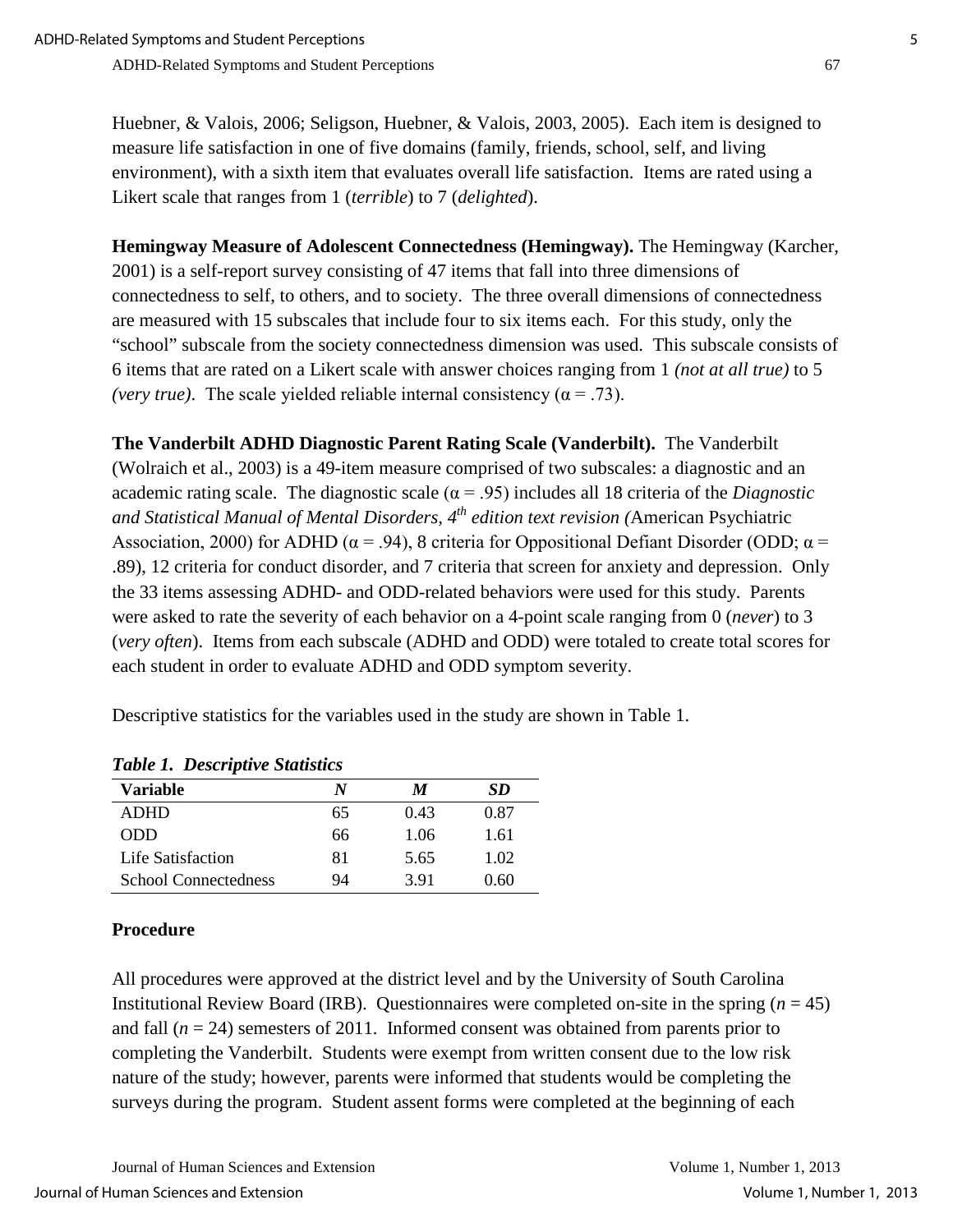survey. The first author administered self-report measures (i.e., the BMSLSS and the Hemingway) to students who voluntarily completed them in a computer lab at the afterschool program using Qualtrics, a website commonly utilized for data collection.

#### **Data Analytic Strategy**

As the data used in this study were collected at two different time points (fall and spring semesters), participants could have differed in terms of ADHD symptoms, LS, and SC. First, Multivariate Analyses of Variance (MANOVA) was used to examine potential group differences across the two time points prior to running further analyses. Second, multiple regression was used for the first set of analyses to examine the main effects of ADHD-related symptoms on LS and SC. The ODD and gender variables were included as covariates in the model. Finally, an interaction term between ADHD and gender was also specified. The ADHD variable was centered prior to creating the interaction term. A *post-hoc* power analysis using *G\* Power 3* (Faul, Erdfelder, Buchner, & Lang, 2009) for linear multiple regression, with fixed group differences, was .81 to detect a small effect (.15) with a sample size of 69 students. Power to detect a medium effect (.30) was estimated at .98.

#### **Results**

The assumptions of multiple regression were met, indicating an absence of outliers, homogeneity of variance, no major deviations from normality, and independence of errors. The first analysis examined potential group differences across the two time points. Results indicated no group differences between the participants in the fall and spring groups based on the relationship between ADHD and LS, *F*(16, 49) = .755, *p* = .72, and ADHD and SC, *F*(24, 60) = .9, *p* = .6; thus, the time point variable was not included as a covariate.

The second set of analyses examined the main effect of ADHD on LS. Results indicated that ADHD symptoms significantly predicted changes in LS,  $\beta$  = -0.89;  $t(46)$  = -4.16,  $p < .05$ , controlling for gender and ODD symptoms. This suggests that for every one unit increase of ADHD symptoms, LS is predicted to decline by 0.89 units. Additionally, a significant gender by ADHD symptoms interaction was found,  $\beta = 0.86$ ;  $t(46) = 2.71$ ,  $p < .05$ , indicating that gender has a significant moderating effect on the relationship between ADHD symptoms and LS. For boys, LS decreased as ADHD symptoms increased; however, as symptoms increased for girls, LS remained stable, indicating that ADHD symptoms have little impact on LS for this group (see Figure 1). The main effect of gender and the main effect of ODD did not significantly predict changes in LS. The complete results of these analyses are reported in Table 2.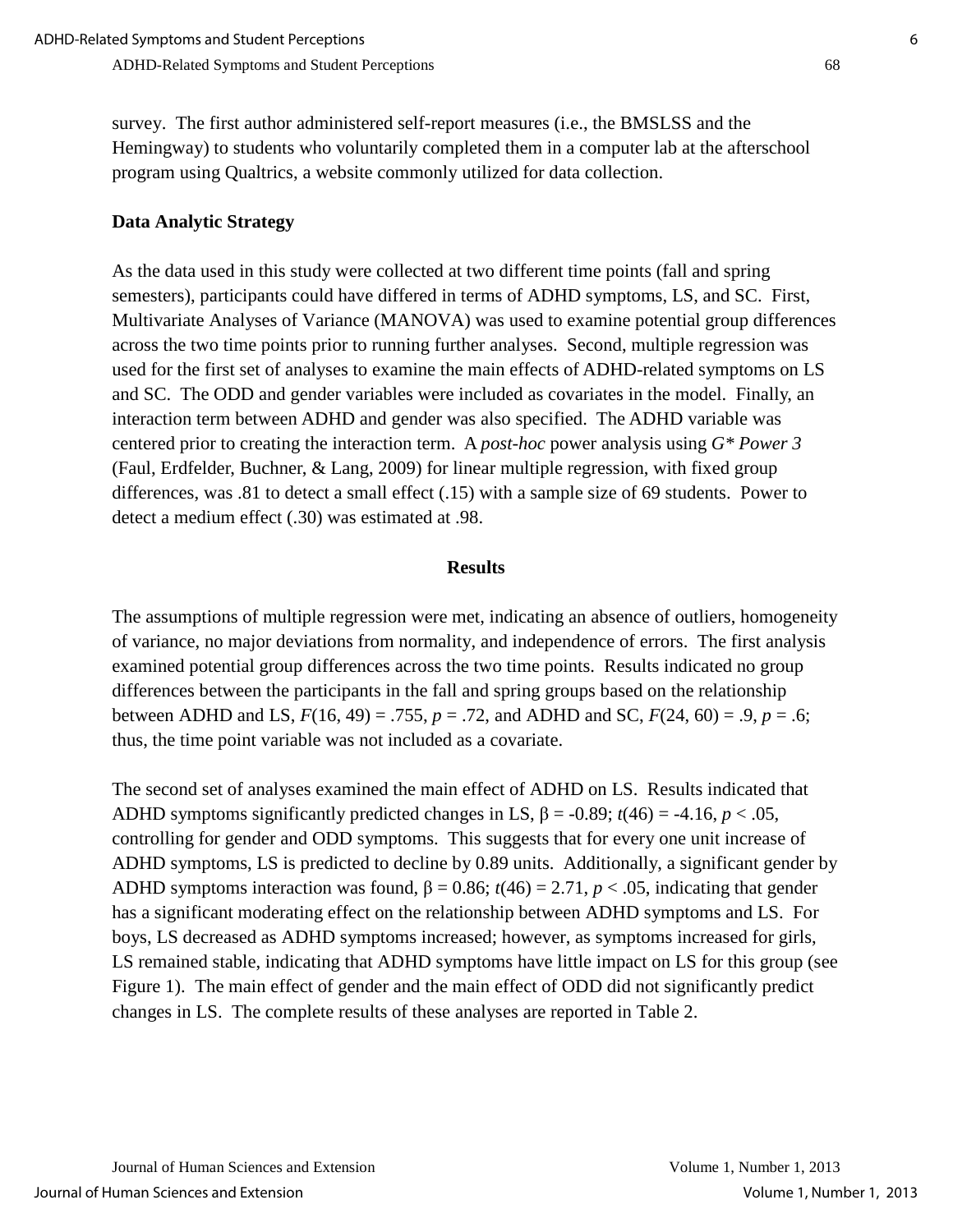*Figure 1. Relationship between ADHD Symptoms and Life Satisfaction for Males and Females*



*Table 2.**Multiple Regression Analyses for Life Satisfaction (LS)*

|             | ີ        | $\cdot$<br>$\cdot$<br>$\cdot$ |                 |                 |  |
|-------------|----------|-------------------------------|-----------------|-----------------|--|
|             | B        | SЕ                            | <i>t</i> -value | <i>p</i> -value |  |
| Intercept   | 5.65     | 0.20                          | 28.15           | 0.00            |  |
| Gender      | $-0.05$  | 0.24                          | $-0.21$         | 0.83            |  |
| <b>ADHD</b> | $-0.89$  | 0.21                          | $-4.16$         | 0.00            |  |
| <b>ODD</b>  | $0.01\,$ | 0.08                          | 0.10            | 0.92            |  |
| Gender*ADHD | 0.86     | 0.32                          | 2.71            | 0.01            |  |

Note:  $R^2 = 0.30$ ;  $F(4,46) = 4.90$ ,  $p < 0.00$ . ADHD and ODD variables are used to describe parent-reported symptoms.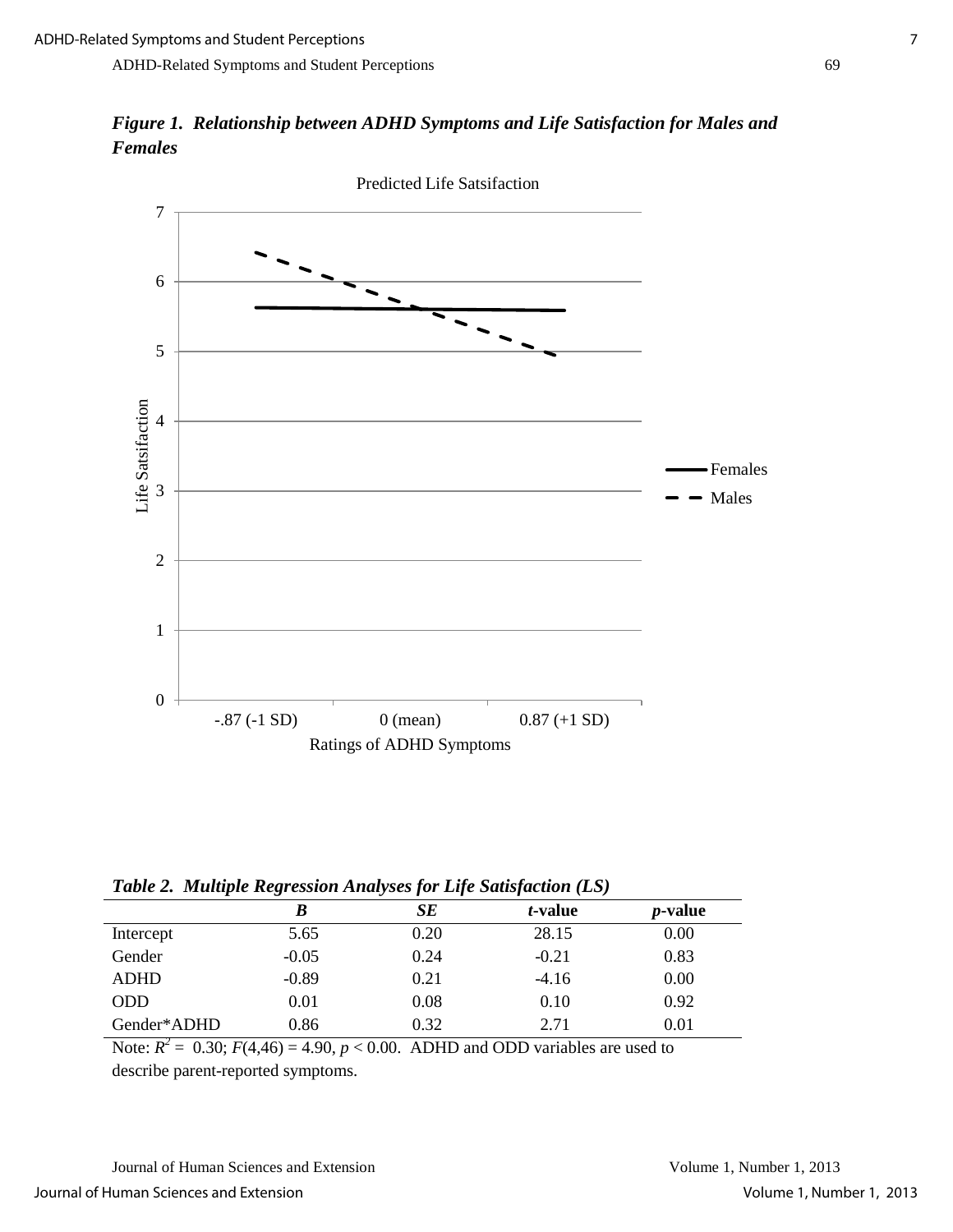The second set of analyses examined the main effect of ADHD on SC. Results suggest that gender and ODD symptoms were not significant predictors of SC. Contrary to our hypothesis, ADHD symptoms also *did not* significantly predict changes in SC,  $\beta$  = -0.01;  $t(55) = 0.15$ ,  $p >$ 0.05. Furthermore, gender did not significantly moderate the relationship between SC and ADHD symptoms,  $\beta = 0.11$ ;  $t(55) = 0.20$ ,  $p > 0.05$ . The complete results of these analyses are reported in Table 3.

|             |         | SE   | <i>t</i> -value | <i>p</i> -value |
|-------------|---------|------|-----------------|-----------------|
| Intercept   | 3.93    | 0.13 | 29.63           | 0.00            |
| Gender      | $-0.07$ | 0.16 | $-0.43$         | 0.67            |
| <b>ADHD</b> | $-0.01$ | 0.15 | $-0.04$         | 0.97            |
| <b>ODD</b>  | $-0.05$ | 0.07 | $-0.73$         | 0.47            |
| Gender*ADHD | 0.11    | 0.20 | 0.54            | 0.59            |

*Table 3.**Multiple Regression Analyses for School Connectedness (SC)*

Note:  $R^2 = 0.23$ ;  $F(4,55) = 0.23$ ,  $p = 0.92$ . ADHD and ODD variables are used to

describe parent-reported symptoms. β and *SE* values indicate unstandardized variables.

#### **Discussion**

Results of the first analysis supported the hypothesis that as parent report of ADHD symptoms increased, student ratings of LS decreased. Studies have consistently demonstrated that untreated ADHD symptoms have an adverse impact on quality of life (Danckaerts et al., 2010). Nevertheless, quality of life (e.g., life satisfaction) is not routinely used to assess students with ADHD, and we recommend greater attention to this construct. Results from the interaction indicated that gender significantly moderated the relationship between ADHD and LS. As ADHD symptoms increased, ratings of LS for males decreased, whereas these ratings for females generally remained stable. This might suggest that social-ecological factors at school may impact boys differently than girls. It is well known that boys with ADHD tend to demonstrate higher rates of externalizing behaviors and "rule breaking" in the classroom when compared to girls (Abikoff et al., 2002). It is plausible that because boys tend to get "called out" for more problems at school, this may decrease their perceptions of satisfaction with life. Contrary to our hypothesis, results of the second analysis indicated that parent report of ADHD symptoms *did not* significantly predict changes in students' SC. Furthermore, gender did not significantly moderate the relationship between SC and ADHD symptoms.

Given the statistically significant findings with this small sample, which in the case of LS was a large main effect, further investigation of ADHD symptoms and positive psychology constructs of LS and SC are warranted. However, further empirical guidance is needed for researchers and clinicians to integrate assessments for these constructs and develop evidence-based intervention strategies focused on students' positive developmental outcomes. In recent decades, the dual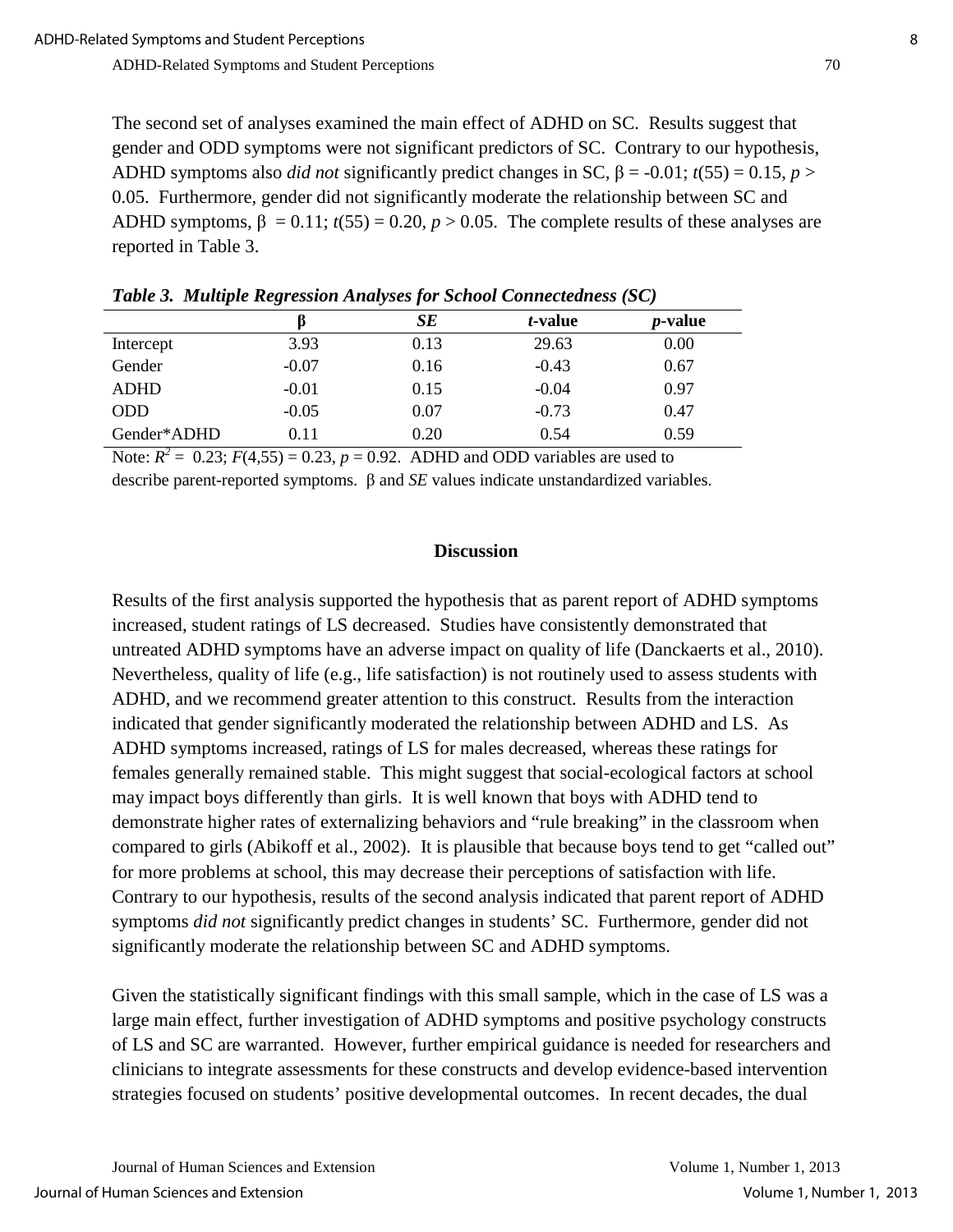factor model has emerged as a promising approach for comprehensive mental health assessment (Diener, Suh, Lucas, & Smith, 1999). This approach examines symptoms and positive psychology constructs simultaneously, placing individuals into 4 distinct categories: flourishing (low symptoms, high well-being); vulnerable (low symptoms, low well-being); symptomatic, but content (high symptoms, high well-being); and troubled (high symptoms, low well-being). This joint consideration of symptoms and positive constructs leads to greater clarity about functioning and prognosis (Diener et al., 1999). Further investigation of these considerations is, therefore, strongly indicated in applied and research settings.

#### **Limitations of the Study**

This publication should be viewed primarily as a conceptual, rather than empirical, paper. The primary purpose is to call attention to the need to consider both symptoms and positive psychological constructs when examining students' impairment in school settings. The theoretical support for consideration of both ADHD symptoms and positive psychological constructs, such as LS and SC, is strong. However, empirical aspects of this study are limited by the sample and preliminary nature of our results. Nevertheless, these data help to showcase some constructs that may be impacted by ADHD. Results from this study suggest that examining these constructs in relation to ADHD symptoms for youth may provide a better picture of impairment and help to inform prevention and intervention strategies for school mental health.

A limitation of this study is that it relies on single sources for the measures collected crosssectionally. ADHD symptoms were solely based on parent report and positive constructs were measured cross-sectionally, using self-report. A multimethod approach to collect data would be preferred and could yield a different pattern of results. Likewise, longitudinal studies would be highly informative.

As access to student health records was not available for this study, medication use (i.e., stimulant or other medications used for the treatment of ADHD) was not included as a covariate. Future studies should control for medication use, as this may impact students' ratings of life satisfaction and school connectedness, along with parent report of ADHD symptomology.

As little research exists, specifically pertaining to African American students with ADHD, these results may provide useful information for future researchers who wish to study this group. However, because the sample in the current study is selected as a high risk, racially homogeneous group, results of the current study may not generalize to other populations. These factors suggest that the findings must be replicated in more representative samples. Ideally, studies should evaluate a diverse sample stratified along important demographic characteristics, such as age, gender, ethnicity, socioeconomic status, school quality, and geographic location.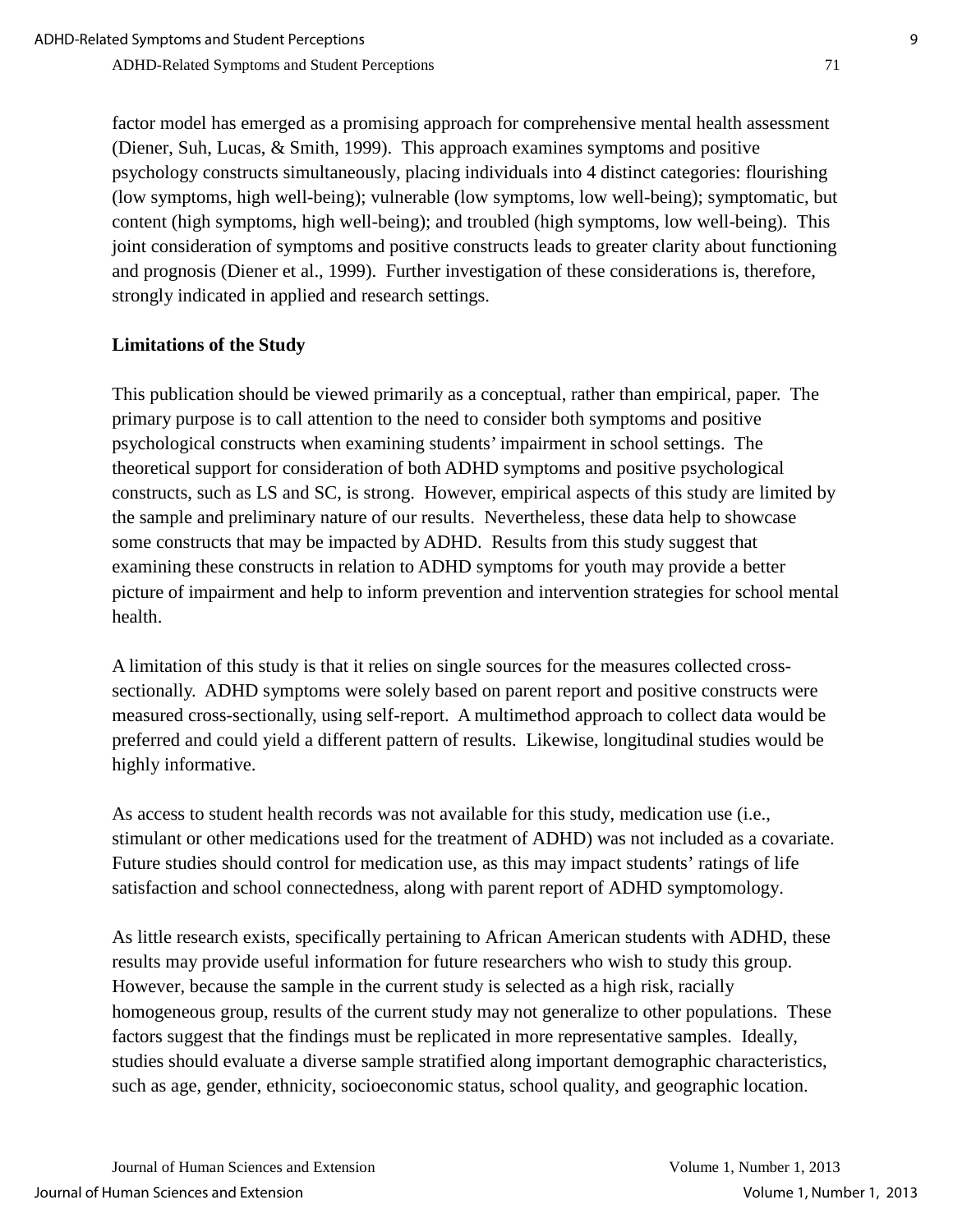Findings related to SC raise questions regarding the stability and validity of the data. As the study had a small sample size, chances of making a Type II error were elevated. Further, selfreports were conducted at two time points (some students reported in the fall and some reported in the spring), which may have contributed to the error variance in responses. This suggests further investigation of the relationship between ADHD and SC in order to form stronger interpretations of the results.

#### **Future Implications**

Future research on school-based interventions should examine ADHD gender differences in LS and how SC relates to social functioning and other areas of impairment (e.g., academic performance). It is important to study how cultural and social expectations shape the way boys and girls respond to academic failure in order to develop strategies that will increase LS before academic failure occurs. In addition, the distinct effects of teacher-, peer-, and school-related connectedness on students' LS should be further evaluated to develop more appropriate interventions for children with ADHD and disruptive behavior problems who are struggling in school. Integrating positive behavioral strategies in schools has been effective in improving students' well-being and positive school functioning. Previous intervention strategies have included goal-setting and progress monitoring (Marques, Pais-Ribeiro, & Lopez, 2007), gratitude exercises (Froh, Sefick, & Emmons, 2008), and problem-solving skills (Cauce, Comer, & Schwartz, 1987). Examining the impact that positive psychology interventions have on the relationship between symptomology, LS and SC, and measures of academic impairment (e.g., course grades, disciplinary referrals) may inform intervention for this population more precisely than examining symptoms alone.

#### **References**

- Abikoff, H. B., Jensen, P. S., Arnold, L. E., Hoza, B., Hechtman, L., Pollack, S., . . . Wigal, T. (2002). Observed classroom behavior of children with ADHD: Relationship to gender and comorbidity. *Journal of Abnormal Child Psychology, 30*(4), 349–359.
- American Psychiatric Association. (2000). *Diagnostic and statistical manual of mental disorders*  (4th ed., Text Rev.). Washington, DC: American Psychiatric Association.
- Barkley, R. A. (2002). Major life activity and health outcomes associated with attentiondeficit/hyperactivity disorder. *Journal of Clinical Psychiatry, 63*(12)*,* 10–15. doi:v63s1202
- Barkley, R. A. (2006). *Attention-deficit/hyperactivity disorder: A handbook for diagnosis and treatment* (3<sup>rd</sup> ed.). New York: Guilford Press.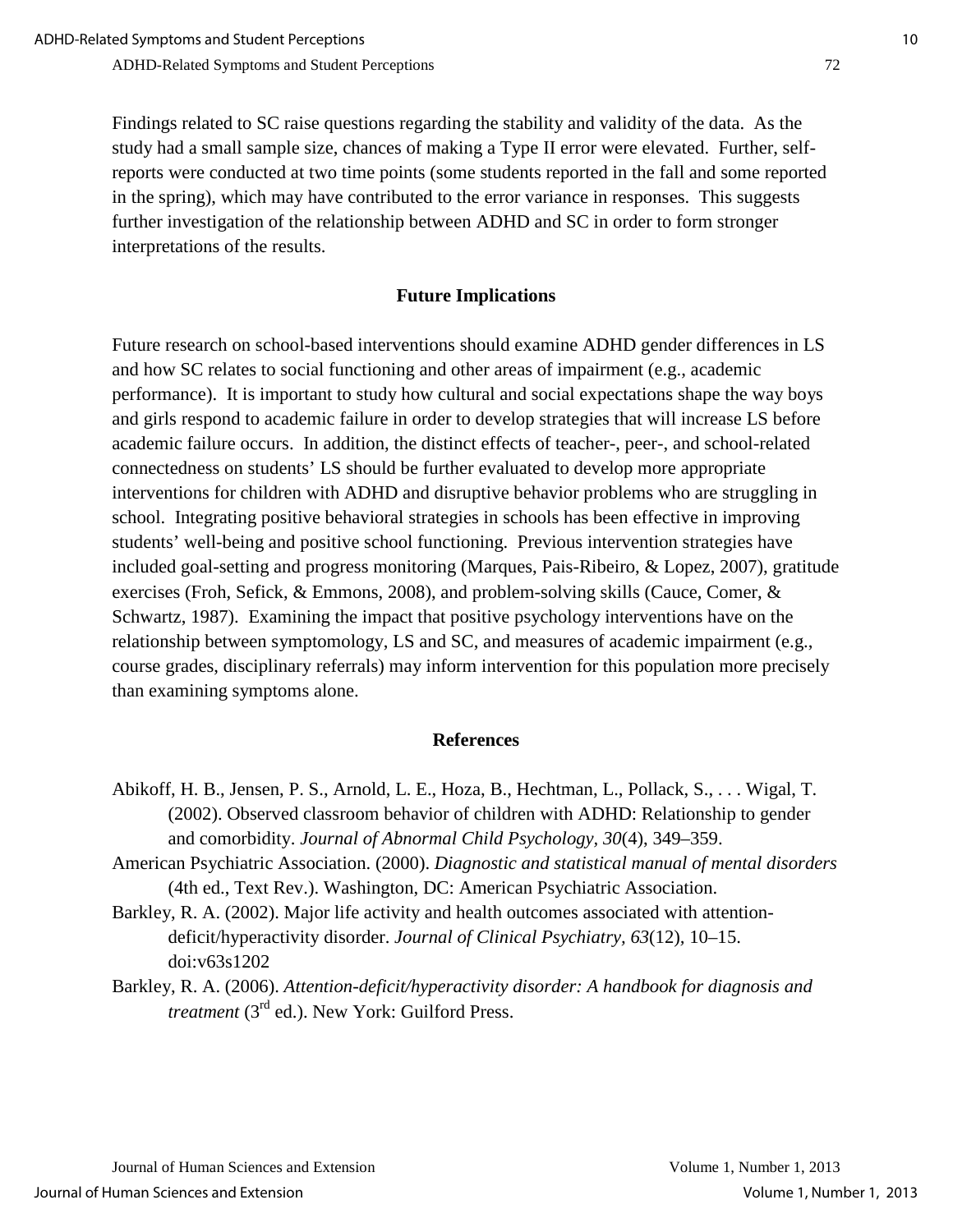- Barry, D. T., Lyman, R. D., & Klinger, L. G. (2002). Academic underachievement and attentiondeficit/hyperactivity disorder: The negative impact of symptom severity on school performance. *Journal of School Psychology, 40,* 259–283. doi:10.1016/S0022- 4405(02)00100-0
- Biederman, S., Farone, S., Milberger, S., Guite, J., Mick, E., Chen, L., . . . Perrin, J. (1996). A prospective 4-year follow-up study of attention-deficit hyperactivity and related disorders. *Archives of General Psychiatry, 53*(5)*,* 437–446. doi:10.1001/archpsyc.1996.01830050073012
- Biederman, J., Mick, E., Faraone, S. V., Braaten, E., Doyle, A., Spencer, T., . . . Johnson, M. A. (2002). Influence of gender on attention deficit hyperactivity disorder in children referred to a psychiatric clinic. *American Journal of Psychiatry, 159*(1), 36–42. doi:10.1176/appi.ajp.159.1.36
- Cauce, A. M., Comer, J. P., & Schwartz, D. (1987). Long term effects of a systems-oriented school prevention program. *American Journal of Orthopsychiatry, 57*(1), 127–131. doi: 10.1111/j.1939-0025.1987.tb03519.x
- Ciarrochi, J., Heaven, P. C. L., & Davies, F. (2007). The impact of hope, self-esteem, and attributional style on adolescents' school grades and emotional well-being: A longitudinal study. *Journal of Research in Personality, 41*(6), 1161–1178. doi[:10.1016/j.jrp.2007.02.001](http://dx.doi.org/10.1016/j.jrp.2007.02.001)
- Coghill, D. (2010). The impact of medications on quality of life in attention-deficit hyperactivity disorder: A systematic review. *CNS Drugs, 24*(10)*,* 843–866. doi:10.2165/11537450- 000000000-00000.
- Danckaerts, M., Sonuga-Barke, E. J., Banaschewski, T., Buitelaar, J., Döpfner, M., Hollis, C., . . . Coghill, D. (2010). The quality of life of children with attention deficit/hyperactivity disorder: A systematic review. *European Child & Adolescent Psychiatry, 19*(2), 83–105. doi:10.1007/s00787-009-0046-3
- Diener, E. (1994). Assessing subjective well-being: Progress and opportunities. *Social Indicators Research, 31*(2), 103–157. doi[:10.1007/BF01207052](http://dx.doi.org/10.1007/BF01207052)
- Diener, E., Scollon, C. N., & Lucas, R. E. (2004). The evolving concept of subjective well-being: The multifaceted nature of happiness. In P. T. Costa & I. C. Siegler (Eds.), *Advances in cell aging and gerontology* (Vol. 15, pp. 187–220). Amsterdam: Elsevier Science.
- Diener, E., Suh, E. M., Lucas, R. E., & Smith, H. L. (1999). Subjective well-being: Three decades of progress. *Psychological Bulletin, 125*(2), 276–302. doi:10.1037/0033- 2909.125.2.276
- Faul, F., Erdfelder, E., Buchner, A., & Lang, A. G. (2009). Statistical power analyses using G\* Power 3.1: Tests for correlation and regression analyses. *Behavior Research Methods, 41*(4), 1149–1160. doi:10.3758/BRM.41.4.1149
- Fergusson, D. M., & Horwood, L. J. (1995). Early disruptive behavior, IQ, and later school achievement and delinquent behavior. *Journal of Abnormal Child Psychology, 23*(2), 183–199. doi:10.1007/BF01447088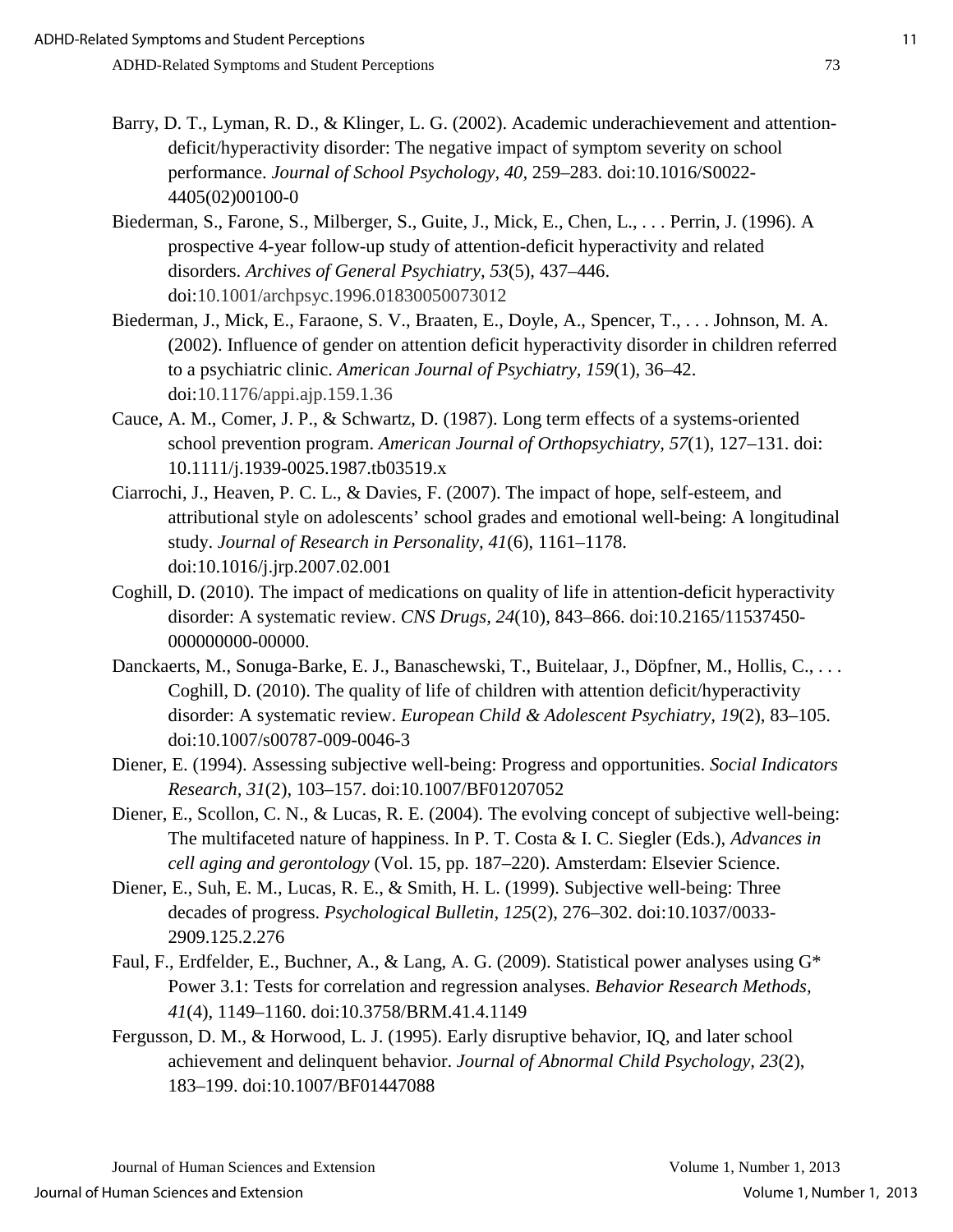- Froh, J. J., Sefick, W. J., & Emmons, R. A. (2008). Counting blessings in early adolescents: An experimental study of gratitude and subjective well-being. *Journal of School Psychology*, *46*(2), 213–233. doi:10.1016/j.jsp.2007.03.005
- Funk, B. A., Huebner, E. S., Valois, R. F. (2006). Reliability and validity of a brief life satisfaction scale with a high school sample. *Journal of Happiness Studies, 7,* 41–54. doi:10.1007/s10902-005-0869-7
- Gilman, R., & Huebner, E. S. (2003). A review of life satisfaction research with children and adolescents. *School Psychology Quarterly, 18,* 192–205. doi[:10.1521/scpq.18.2.192.21858](http://psycnet.apa.org/doi/10.1521/scpq.18.2.192.21858)
- Gilman, R., & Huebner, E. S. (2006). Characteristics of adolescents who report very high life satisfaction. *Journal of Youth and Adolescence, 35*(3), 311–319. doi:10.1007/s10964- 006-9036-7
- Greene, R. W., Beszterczey, S. K., Katzenstein, T., Park, K., & Goring, J. (2002). Are students with ADHD more stressful to teach? Patterns of teacher stress in an elementary school sample. *Journal of Emotional and Behavioral Disorders, 10,* 79–89. doi:10.1177/10634266020100020201
- Gudjonsson, G. H., Sigurdsson, J. F., Eyjolfsdottir, G. A., Smari, J., & Young, S. (2009). The relationship between satisfaction with life, ADHD symptoms, and associated problems among university students. *Journal of Attention Disorders, 12*(6), 507–515. doi:10.1177/1087054708323018
- Huebner, E. S. (1997). Happiness and life satisfaction. In G. Bear, K. Minke, & A. Thomas (Eds.), *Children's needs II* (pp. 271–278). Bethesda, MD: National Association of School Psychologists.
- Huebner, E. S., Valois, R. F., Paxton, R. J., & Drane, J. W. (2005). Middle school students' perceptions of quality of life. *Journal of Happiness Studies, 6,* 15–24. doi:10.1007/s10902-004-1170-x
- Karcher, M. J. (2001). *The Hemingway: Measure of adolescent connectedness: Validation studies*. *ERIC* no. ED477969; *ERIC/CASS* no. CG032433. Available at http://www.eric.ed.gov/PDFS/ED477969.pdf.
- Karcher, M. J. (2005). The effects of developmental mentoring and high school mentors' attendance on their younger mentees' self-esteem, social skills, and connectedness. *Psychology in the Schools, 42*(1), 65–77. doi:10.1002/pits.20025
- Kuhne, M., Schachar, R., & Tannock, R. (1997). Impact of comorbid oppositional or conduct problems on attention-deficit hyperactivity disorder. *Journal of the American Academy of Child & Adolescent Psychiatry, 36*(12), 1715–1725. doi:10.1097/00004583-199712000- 00020
- Langberg, J., Smith, B., Bogle, K., Schmidt, J., Cole, W., & Pender, C. (2007). A pilot evaluation of small group Challenging Horizons Program (CHP). *Journal of Applied School Psychology, 23*, 31–58. doi:10.1300/J370v23n01\_02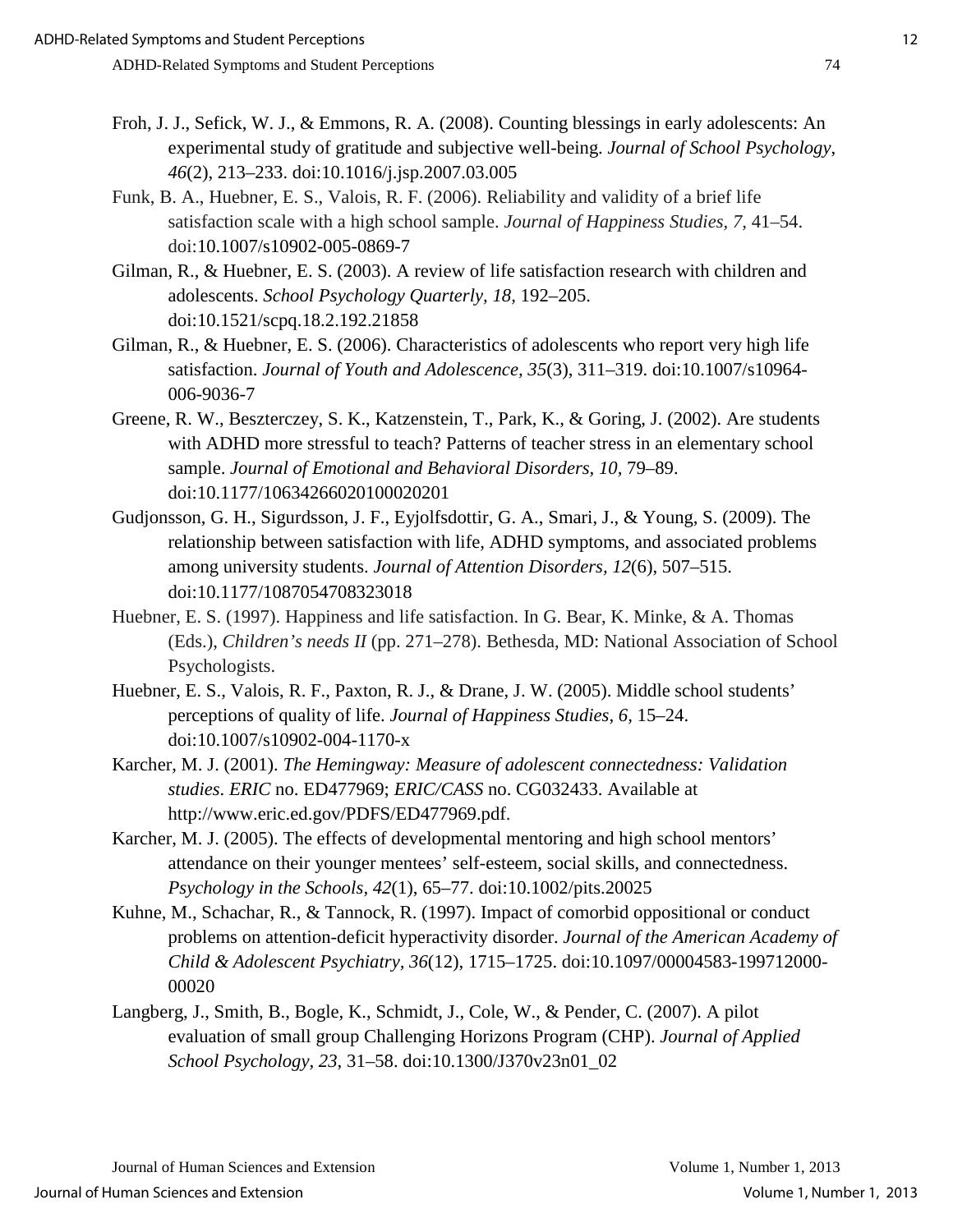- LeFever, G. B., Villers, M. S., Morrow, A. L., & Vaughn, E., III. (2002). Parental perceptions of adverse educational outcomes among children diagnosed and treated for ADHD: A call for improved school/provider collaboration. *Psychology in the Schools, 39,* 63–71. doi:10.1002/pits.10000
- Lewis, A. D., Huebner, E. S., Malone, P. S., & Valois, R. F. (2011). Life satisfaction and student engagement in adolescents. *Journal of Youth and Adolescence, 40,* 249–262. doi[:10.1177/0734282908330571](http://dx.doi.org/10.1177/0734282908330571)
- Mannuzza, S., Klein, R. G., Bessler, A., Malloy, P., & LaPadula, M. A. (1993). Adult outcome of hyperactive boys: Educational achievement, occupational rank, and psychiatric status. *Archives of General Psychiatry, 50,* 565–575. doi:10.1001/archpsyc.1993.01820190067007
- Marques, S. C., Pais-Ribeiro, J. L., & Lopez, S. J. (2007, December). *Hope intervention and psychological benefits in middle-school students*. Paper presented at the International Society for Quality-of-Life Studies Annual Conference, San Diego, CA.
- Martin, A. J. (2012). The role of personal best (PB) goals in the achievement and behavioral engagement of students with ADHD and students without ADHD. *Contemporary Educational Psychology, 37*(2), 91–105. doi:10.1016/j.cedpsych.2012.01.002
- Mick, E., Farone, S. V., Spencer, T., Zhang, H. F., & Biederman, J. (2008). Assessing the validity of the Quality of Life Enjoyment and Satisfaction Questionnaire—Short Form in adults with ADHD. *Journal of Attention Disorders, 11*(4), 504–509. doi:10.1177/1087054707308468
- Ozdemir, S. (2011). The effects of the First Step to Success program on academic engagement behaviors of Turkish students with attention-deficit/hyperactivity disorder. *Journal of Positive Behavior Interventions, 13*(3), 168–177. doi:10.1177/1098300710373503
- Proctor, C. L., Linley, P. A., & Maltby, J. (2009). Youth life satisfaction: A review of the literature. *Journal of Happiness Studies, 10,* 583–630. doi:10.1007/s10902-008-9110-9
- Rapport, M. D., Scanlan, S. W., & Denney, C. B. (1999). Attention-deficit/hyperactivity disorder and scholastic achievement: A model of dual developmental pathways. *Journal of Child Psychology and Psychiatry, 40*(8), 1169–1183. doi:10.1017/S0021963099004618
- Seligman, M. E. P. (2002). *Authentic happiness: Using the new positive psychology to realize your potential for lasting fulfillment.* New York, NY: Free Press.
- Seligman, M. E. P., Steen, T. A., Park, N., & Peterson, C. (2005). Positive psychology progress: Empirical validation of interventions. *American Psychology, 60*(5), 410–412. doi:10.1037/0003-066X.60.5.410
- Seligson, J. L., Huebner, E. S., & Valois, R. F. (2003). Preliminary validation of the Brief Multidimensional Students' Life Satisfaction Scale (BMSLSS). *Social Indicators Research, 61*(2), 121–145. doi:10.1023/A:1021326822957
- Seligson, J. L., Huebner, E. S., & Valois, R. F. (2005). An investigation of a brief life satisfaction scale with elementary school children. *Social Indicators Research, 73*(3), 355–374. doi:10.1007/s11205-004-2011-3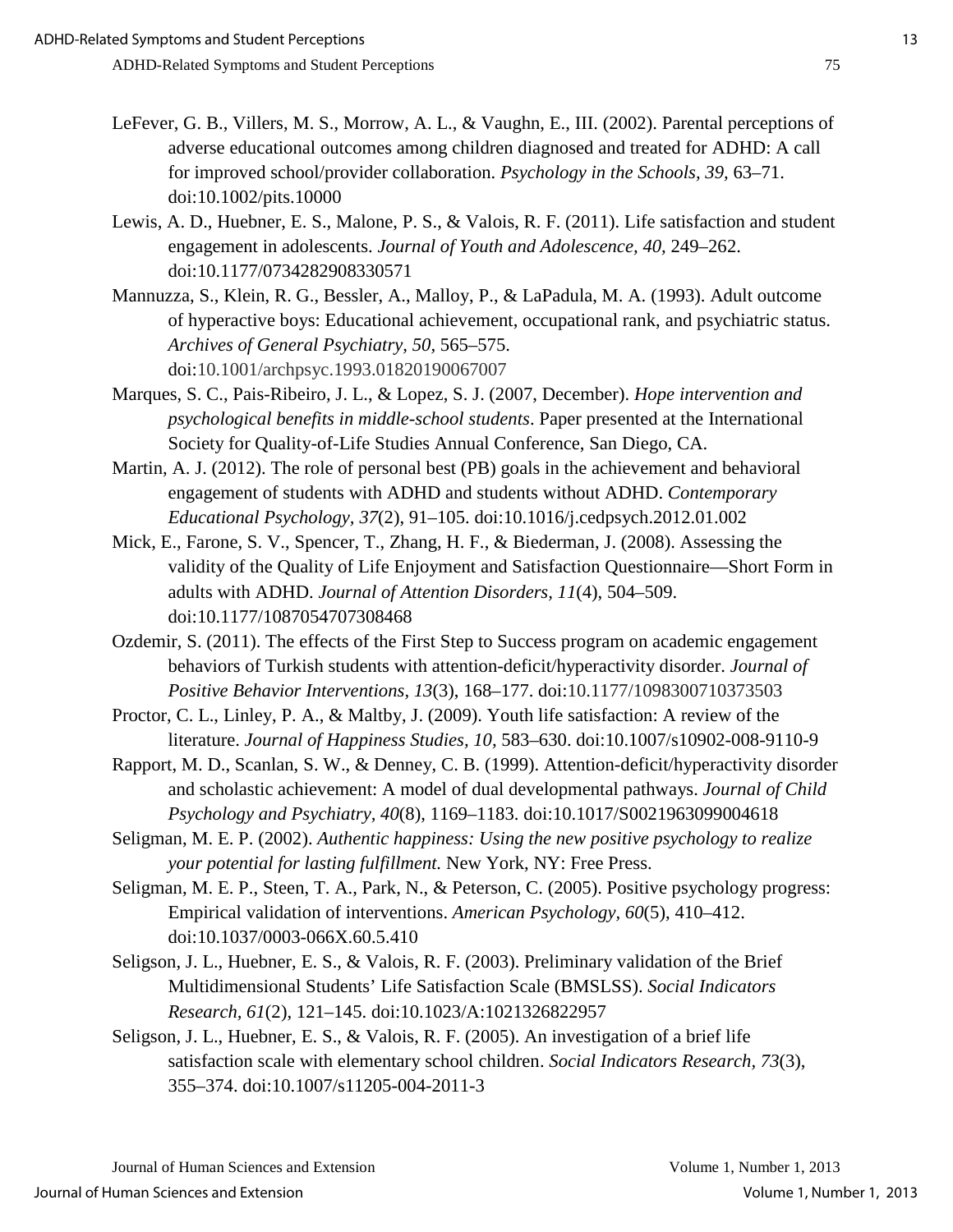- Suldo, S. M., & Huebner, E. S. (2004). Does life satisfaction moderate the effects of stressful life events on psychopathological behavior in adolescence? *School Psychology Quarterly, 19*(2), 93–105. doi:10.1521/scpq.19.2.93.33313
- Suldo, S. M., Huebner, E. S., Savage, J., Thalji, A. (2011). Promoting subjective well-being. In M. A. Bray & T. J. Kehle (Eds.), *The Oxford handbook of school psychology* (pp. 504– 522). New York, NY: Oxford University Press.
- The MTA Cooperative Group (1999). A 14-month randomized clinical trial of treatment strategies for attention-deficit/hyperactivity disorder. *Archives of General Psychiatry, 56*(12), 1073–1086. doi:10.1001/archpsyc.56.12.1073
- Thorell, L. B., & Rydell, A-M. (2008). Behaviour problems and social competence deficits associated with symptoms of attention-deficit/hyperactivity disorder: Effects of age and gender. *Child: Care, Health and Development, 34(5)*, 584–595. doi:10.1111/j.1365- 2214.2008.00869.x
- Valle, M. F., Huebner, E. S., & Suldo, S. M. (2006). An analysis of hope as a psychological strength. *Journal of School Psychology, 44*(5), 393–406. doi[:10.1016/j.jsp.2006.03.005](http://dx.doi.org/10.1016/j.jsp.2006.03.005)
- Vera, E. M., Moallem, B. I., Vacek, K. R., Blackmon, S., Coyle, L. D., Gomez, K. L., . . . Steele, J. C. (2012). Gender differences in contextual predictors of urban, early adolescents' subjective well-being. *Journal of Multicultural Counseling and Development, 40*(3), 174–183. doi:10.1002/j.2161-1912.2012.00016.x
- Whitlock, J. L. (2006). Youth perceptions of life at school: Contextual correlates of school connectedness in adolescence. *Applied Developmental Science, 10*(1), 13–29. doi:10.1207/s1532480xads1001\_2
- Wilens, T.E., Biederman, J., Brown, S., Tanguay, S., Monuteaux, M. C., Blake, C., & Spencer, T. J. (2002). Psychiatric comorbidity and functioning in clinically referred preschool children and school-age youths with ADHD. *Journal of the American Academy of Child & Adolescent Psychiatry, 41(3),* 262–268. doi[:10.1097/00004583-200203000-00005](http://dx.doi.org/10.1097/00004583-200203000-00005)
- Wolraich, M. L., Lambert, W., Doffing, M. A., Bickman, L., Simmons, T., & Worley, K. (2003). Psychometric properties of the Vanderbilt ADHD Diagnostic Parent Rating Scale in a referred population. *Journal of Pediatric Psychology, 28(8),* 559–568. doi:10.1093/jpepsy/jsg046
- You, S., Furlong, M. J., Felix, E., Sharkey, J. D., Tanigawa, D., & Green, J. G. (2008). Relations among school connectedness, hope, life satisfaction, and bully victimization. *Psychology in the Schools, 45(5),* 446–460. doi:10.1002/pits.20308

*Emily Mancil* is a School Psychology doctoral student at the University of South Carolina.

*Jason Bird* is a School Psychology doctoral student at the University of South Carolina.

*Mike Lyons* is a School Psychology doctoral student at the University of South Carolina.

Journal of Human Sciences and Extension Volume 1, Number 1, 2013